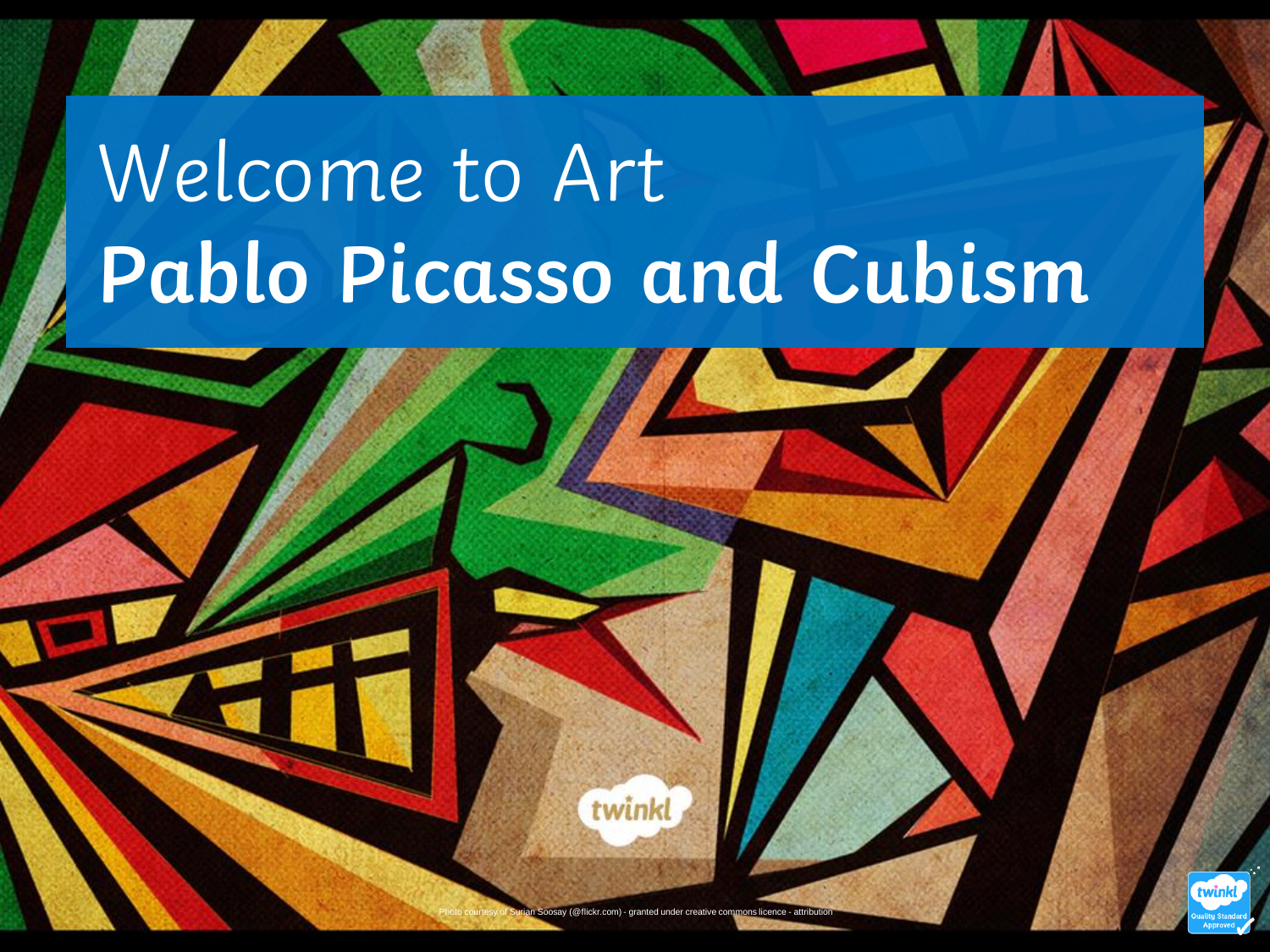## **Learning Objective**

• To experiment with cubism portraits.

#### **Success Criteria**

- To use bold block colours.
- To show experimentation of proportion and form.
- To express an emotion through a cubism portrait.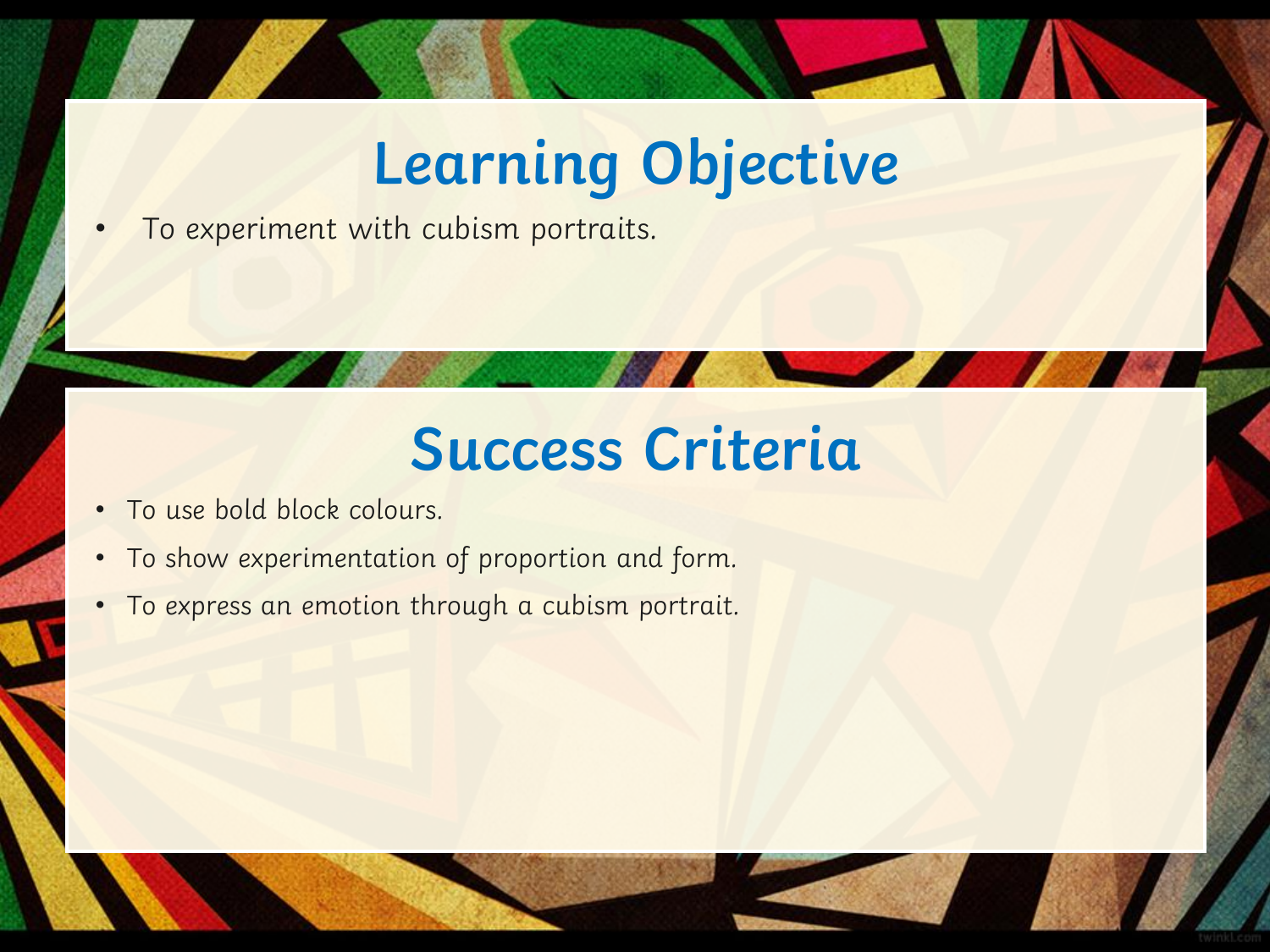#### **Everything Changes in Art**



Look at the portraits below. What do all of the images show? Which image do you think is the most modern? What is the same in each painting? Why do you think artists choose such different ways of painting? Do the paintings show emotion? How does the artist show these emotions?



Do any of the dates for these paintings surprise you?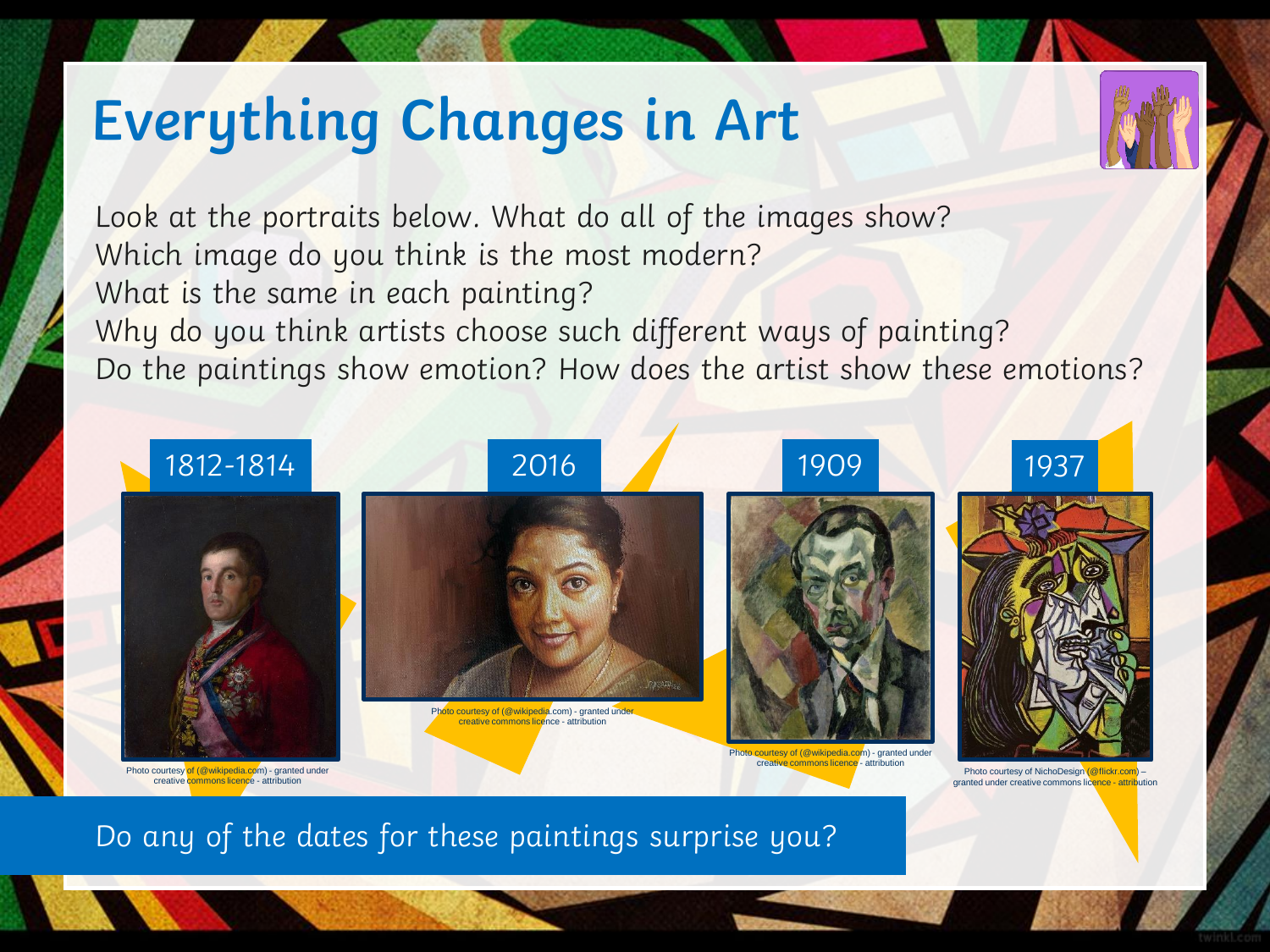# **Changing Faces**

#### What makes a good cubism portrait?

- bold Colours
- block Colour
- bold, Black lines
- different proportion
- strange placement
- strong shapes
- show emotion

**Key Terms** Cubism, portrait, bold, bright, form, shape design, proportion



Photo courtesy of NichoDesign (@flickr.com) – granted under creative commons licence - attribution



Photo courtesy of Max Braun (@flickr.com) – granted under creative commons licence - attribution



Photo courtesy of Max Braun (@www.publicdomainpictures.net) – granted under creative commons licence - attribution

Create your own cubism portrait, using your emotions and face guide and dice create your own portrait. Remember to use different proportions and designs for your cubism face.

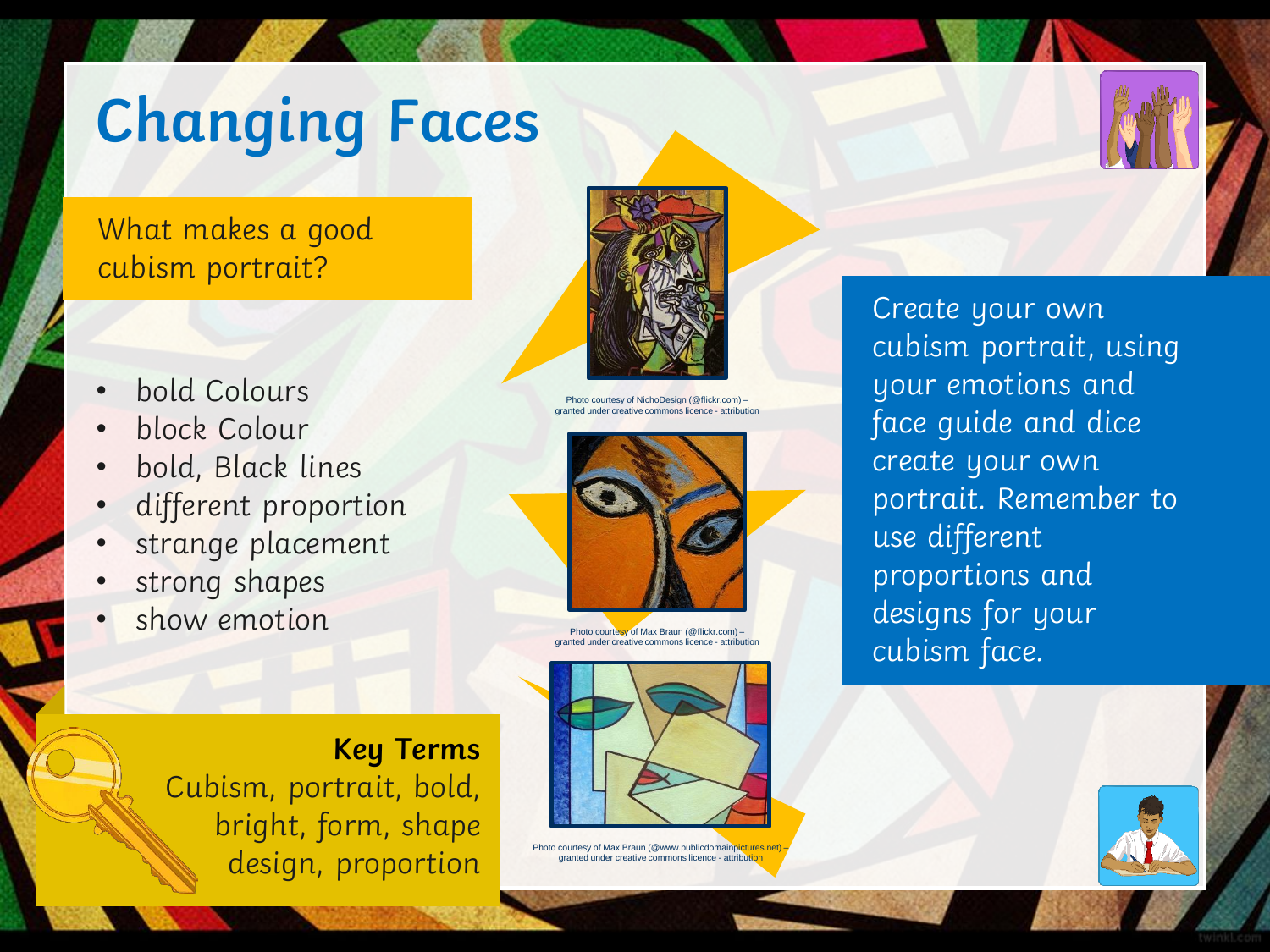### **Plenary: The Art Sandwich**



Using the areas discussed earlier in the lesson, complete your peer assessment on your activity sheet.

- bold Colours
- block Colour
- bold, Black lines
- different proportion
- strange placement
- strong shapes
- show emotion

**Pause for Thought** Think about what your partner has done particularly well today and what they could do better.